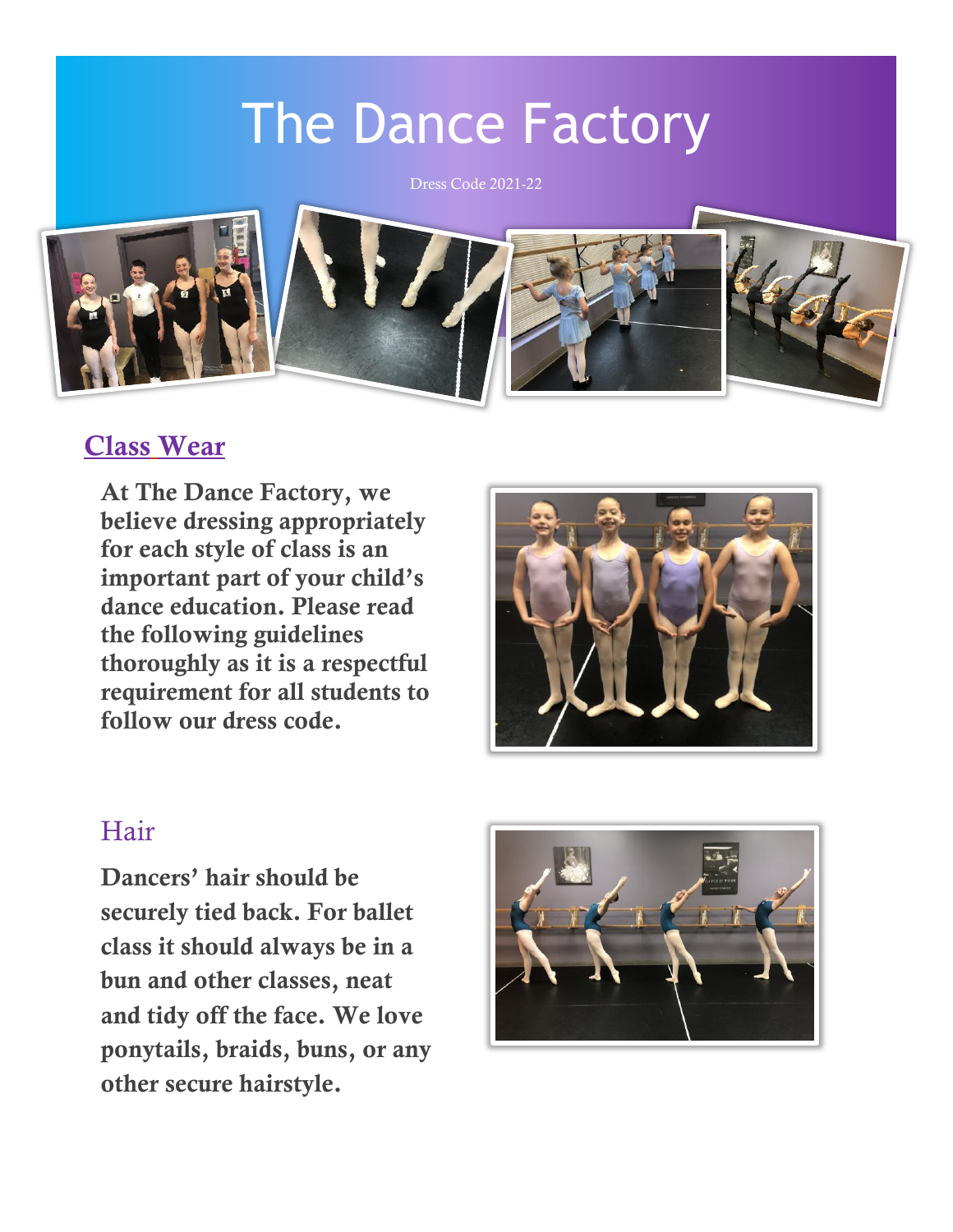

### Acro Jazz, Pre Junior Tap, Pre Junior Jazz, Pre Primary, Primary, Grade 1 and 2 Ballet.

Lilac Stretch Leotard purchased through TDF, to be worn with ballet tights and ballet shoes for ballet, ballet tights and tap or jazz shoes for pre junior levels or convertible ballet tights/bare legs with dance shorts for acro jazz. Pink canvas ballet slippers , Character skirt and low Cuban heel character shoes, to be worn for grade 1-2 Ballet.



#### Grade 3, 4, 5 Ballet

Dancers in these graded levels will wear the Ainslie wear Pinch Front Princess strap Leotard in navy with ballet tights. Pink canvas ballet slippers to be worn. They will also be required to have character shoes in the higher Cuban heel and a character skirt, hair is required to always be in a bun.

#### Tiny Toes and Kinder Kombo

These tutu cute lilac/blue dress is the perfect outfit to make your little dancer feel ready to dance and excited for class. This is purchased through the studio for \$45. Lilac is tiny toes and blue is for kinder. Tiny Toes dancers will also need ballet shoes, Kinder Kombo dancers will need both ballet and tap shoes-any style. Our little boys, please wear white or black top with black or navy jogger style pants/shorts.



#### Acro, Jazz, Tap, Musical Theatre-all levels

Dancers have the option to wear black fitted dance shorts-these black ones have banded bottoms to prevent ride up, and 4 way stretch for extra comfort. All **Musical theatre** and **Acro** classes are welcome to wear a combination of any colour bodysuit, half top, or shorts. Our little boys, please wear white or black top with black or navy jogger style pants/shorts.



Style #101P- Navy Ainslie Wear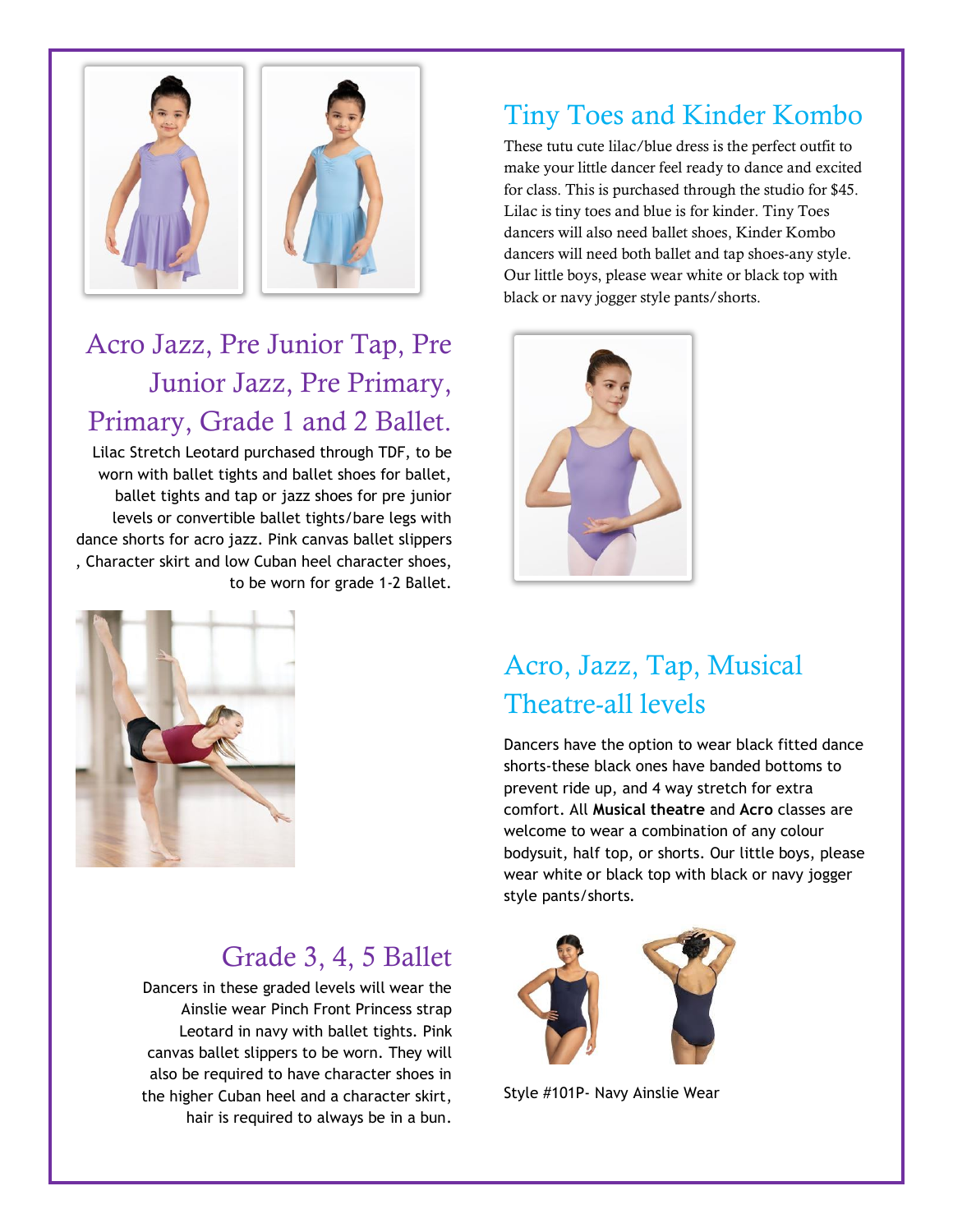

#### Grade 6, 7, 8 Ballet

Black Ainslie Wear Bodysuit #101P or Capezio Bra Tech-Exam Bodysuit: Teal Custom made Bodysuit by Goose and Boo Designs, with matching chiffon skirt. Character skirt and character shoes will also be needed.

Vocational Ballet levels will also wear the Black Ainslie wear bodysuit-soft point or pointe shoes required based on experience and recommendation.

### Jazz, Tap, and Lyrical: Junior levels, Pre Inter and Adv

Black Leotard in black Ainslie wear #101P. Black seamless mondor tights are required for an exam. Fitted black dance shorts may be worn. Adv Dancers may also wear black fitted leggings with black crop top or bodysuit.







#### Tap and Jazz Shoes

Black Capezio tie up tap shoe in Cg19 or Cg09

Jazz shoes by bloch, slip on elasta bootie in black.

Both Can be purchased at Bodythings or City Dancewear.

### Hip Hop

Important Requirement is Clean **Indoor Only** Runners! Clothing is anything that allows movement, no jeans as they restrict movement and can rip.